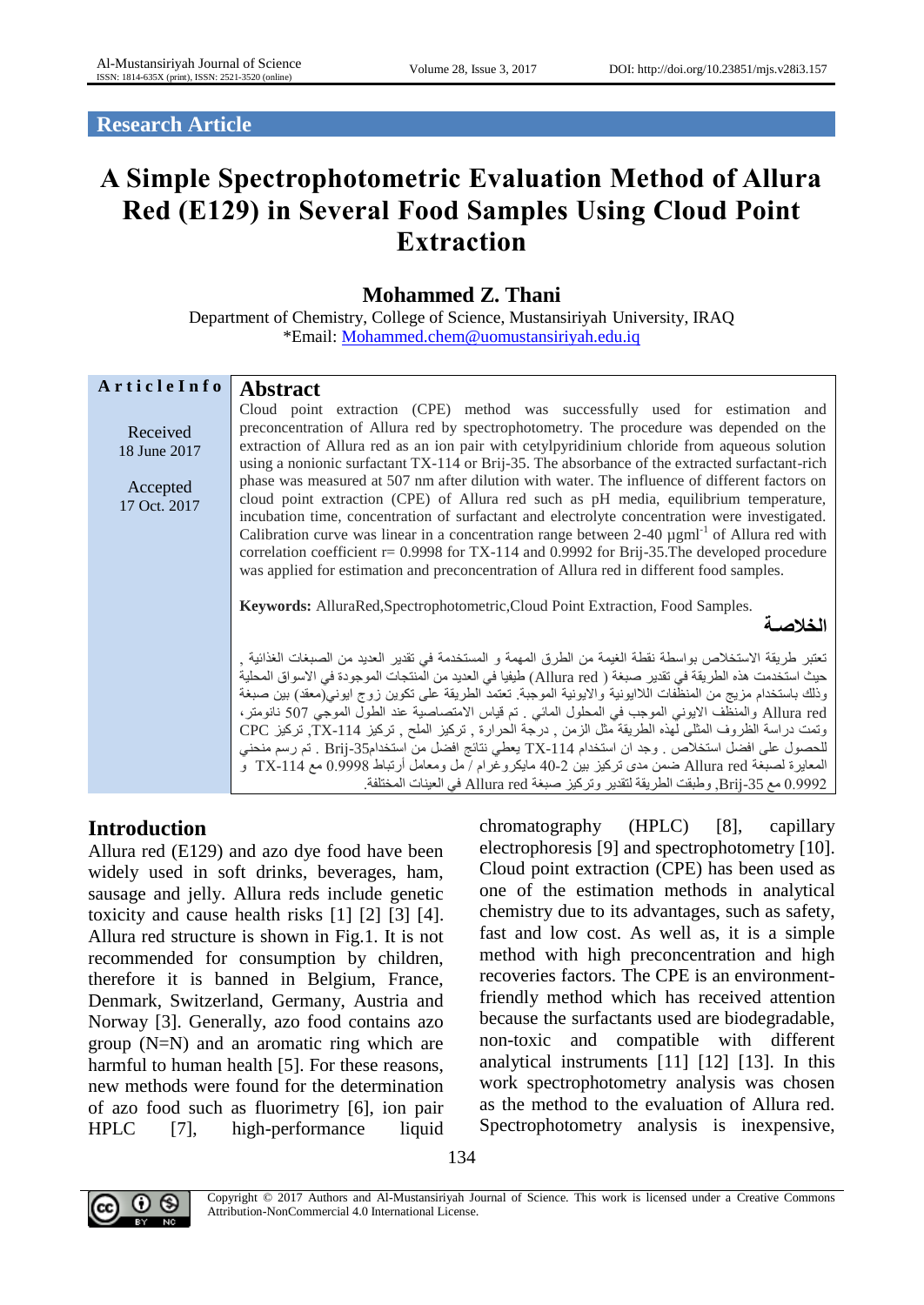simple and fast [14]. A new CPE-Spectrophotometry method was used for the evaluation and preconcentration of Allura red using mixed of the nonionic surfactant (TritonX-114 or Brij-35) and cationic surfactant (cetylpyridinium chloride).



Figure 1: Chemical Structure of Allura red.

# **Materials and Methodology**

Absorption spectra were recorded by cintra-5, UV-Vis Spectrophotometric (Australia) equipped with 1cm quartz cell. Metler pH meter was used to measure the pH values. A thermostat water bath (Human Lab model DWB-22, Korea) was used for the cloud point temperature.

The chemical reagents were used without further purification as received from various companies and distilled water was used for diluting the samples and reagents. A stock solution of 1000  $\mu$ g ml<sup>-1</sup> of allura red (sigmaaldrich) was prepared by dissolving 0.1 g of the allura red and diluting to 100ml in a volumetric flask. Daily, diluted solutions were prepared using stock solution. TritonX-114 or Brij-35 solution o.5M (sigma-aldrich) was prepared by dissolving 26.85 g for TX-114 and 59.5g for Brij-35 in 100 ml volumetric flask and completing to the mark with distilled water. A cetylpyridinium chloride (sigma-aldrich) 0.01 M was prepared by dissolving 0.358 g in water and diluting to 100 ml in the volumetric flask. Buffer solutions were prepared using HCl and sodium hydroxide solution and adjusting to desired pH by a pH meter. A 2 M of sodium chloride NaCl was prepared by dissolving 11.68 g of NaCl in 100 ml water.

An aliquot of Allura red solution was poured in a 10ml volume graduated test tube and mixed with 1.5 mL(0.5M) TX-100 or 2ml(0.5M) Brij-35 also 1 mL buffer solution pH=4, then add

0.5 ml (0.01M) Cetyl pyridinium chloride, 0.75 ml(2M) NaCl and Completed the volume with distilled water. The mixture was heated at  $(70<sup>0</sup>C)$  in water bath about 30 min, then cooled in ice bath for 10 min for completely phases separation, then the watery upper layer was removed by decantation, whereas the cloud surfactant layer was diluted with distilled water up to 5 ml constant volume and measured the absorbance at  $\lambda$  max 507 nm.

### **Results and Discussion**

In recent years, a number of researchers have developed cloud point extraction to estimation and preconcentration a number of azo foods, to own several advantages such as inexpensive, safety and fast. In this work, Allura red (E129) using a mixture of the nonionic and cationic surfactant (TX-114+ CPC) and (Brij-35+CPC) respectively was studied. The results showed that using a mixture (TX-114+CPC) gives better extraction efficiency than the mixture (Brij-35+CPC). The absorption spectra of Allura red was recorded at the range of 400- 800 nm and the maximum absorption  $(\lambda_{\text{max}})$ obtained at 507 nm with the molar absorptivity of 10447.761 and 5472.636 L mol<sup>-1</sup>cm<sup>-1</sup> for TX-114 and Brij-35 respectively. The influence of different factors on performance CPE method such as pH of the medium, salt, CPC concentration; TX-114 or Brij-35 concentration, equilibration temperature and time were studied.

For this study, the influence of the pH on a cloud point extraction of Allura red (E129) was investigated in the range of the pH (1-7) using hydrochloric acid and sodium hydroxide. The best absorbance of solution was obtained at pH 4, Figure 4. Different buffer solutions such as acetate, citrate and NaOH+HCl buffer solutions were examined and selected NaOH+HCl buffer since the absorbance did not changed after cloud point extraction.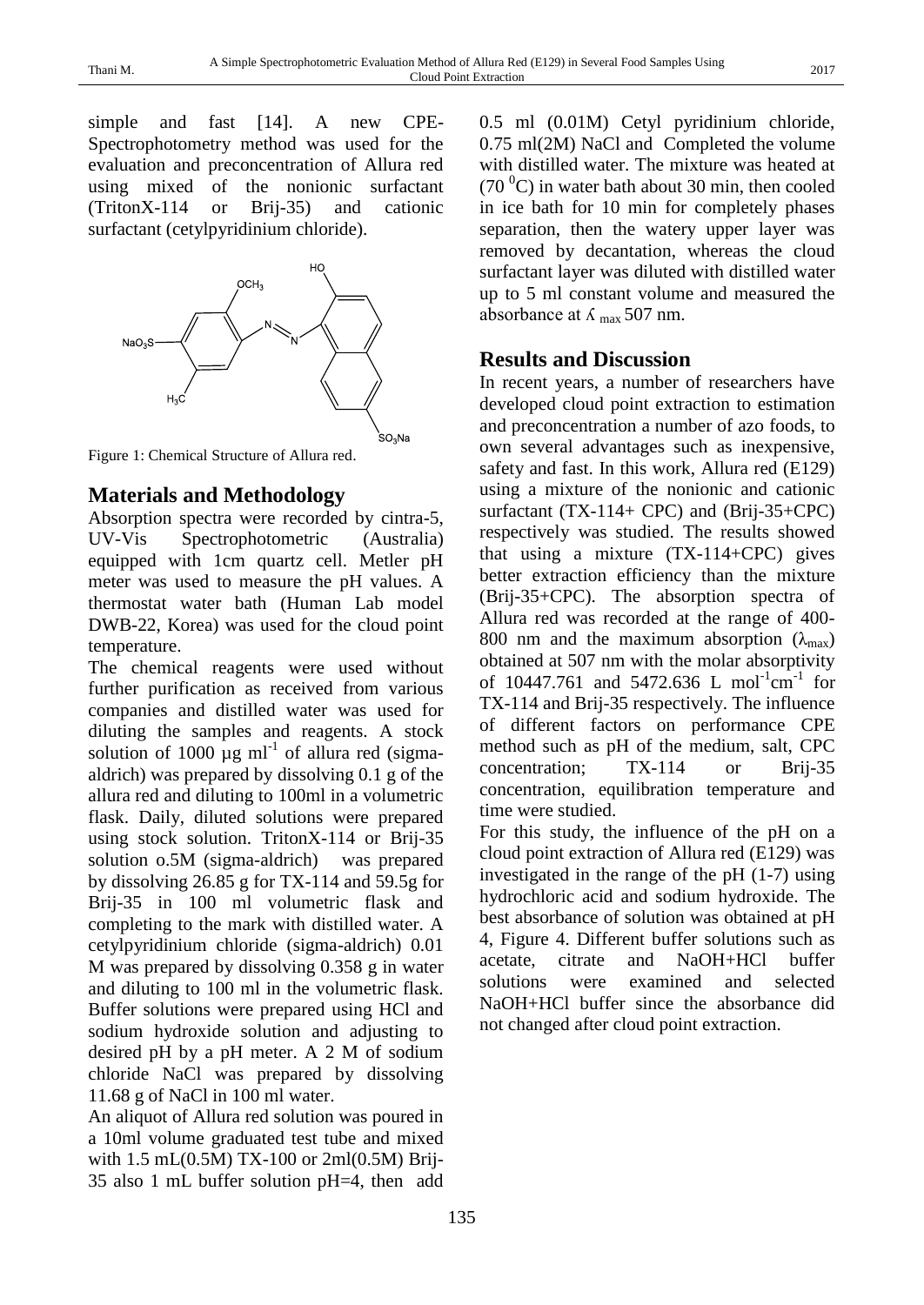

Figure 2: Calibration graph of E129 at concentration range 2-40 $\mu$ gml<sup>-1</sup> in TX-114.



Figure 3: Calibration graph of E129 at concentration range  $2-40\mu$ gml<sup>-1</sup> in Brij-35.

Therefore, (1ml) of this pH4 buffer was added to the solutions for subsequent experiments.

The influence of nonionic surfactant (TX-114 or Brij-35) in the concentration range of  $5\times10^{-3}$  $-2\times10^{-1}$  M on the CPE method was investigated. The difference of absorbance solution as a function of TX-114 and Brij-35 concentration is shown in Fig.5. It is found that the absorbance of the surfactant-rich phase was increased with the increasing of TX-114 and Brij-35 concentration. The results showed that the maximum efficiency was achieved when the concentration of TX-114 and Brij-35 was

 $7 \times 10^{-2}$  and  $1 \times 10^{-1}$  M respectively, also using TX-114 in CPE give good extraction efficiency than Brij-35.



Figure 4: Effect of PH on the cloud point extraction of Allura red in the TX-114 and Brij-35.



Figure 5: Effect of TX-114 and Brij-35 concentration on the CPE of Allura red.

A cetylpyridinium chloride (CPC) associated with Allura red (anionic dye) to form ionassociate complex and used in the CPE [15] . Therefore, the influence of CPC on the performance of CPE system was investigated in the range of concentration between  $2\times10^{-5}$ - $1\times10^{-3}$  M. Figure 6 was showed that the absorbance of the solution was increased up to CPC concentration of  $5\times10^{-4}$  M and will remain constant. Therefore, a  $5\times10^{-4}$  M of CPC was chosen as optimal concentration.

In CPE, adding of sodium chloride and surfactant to the mixture of aqueous solution has many advantages such as; change the

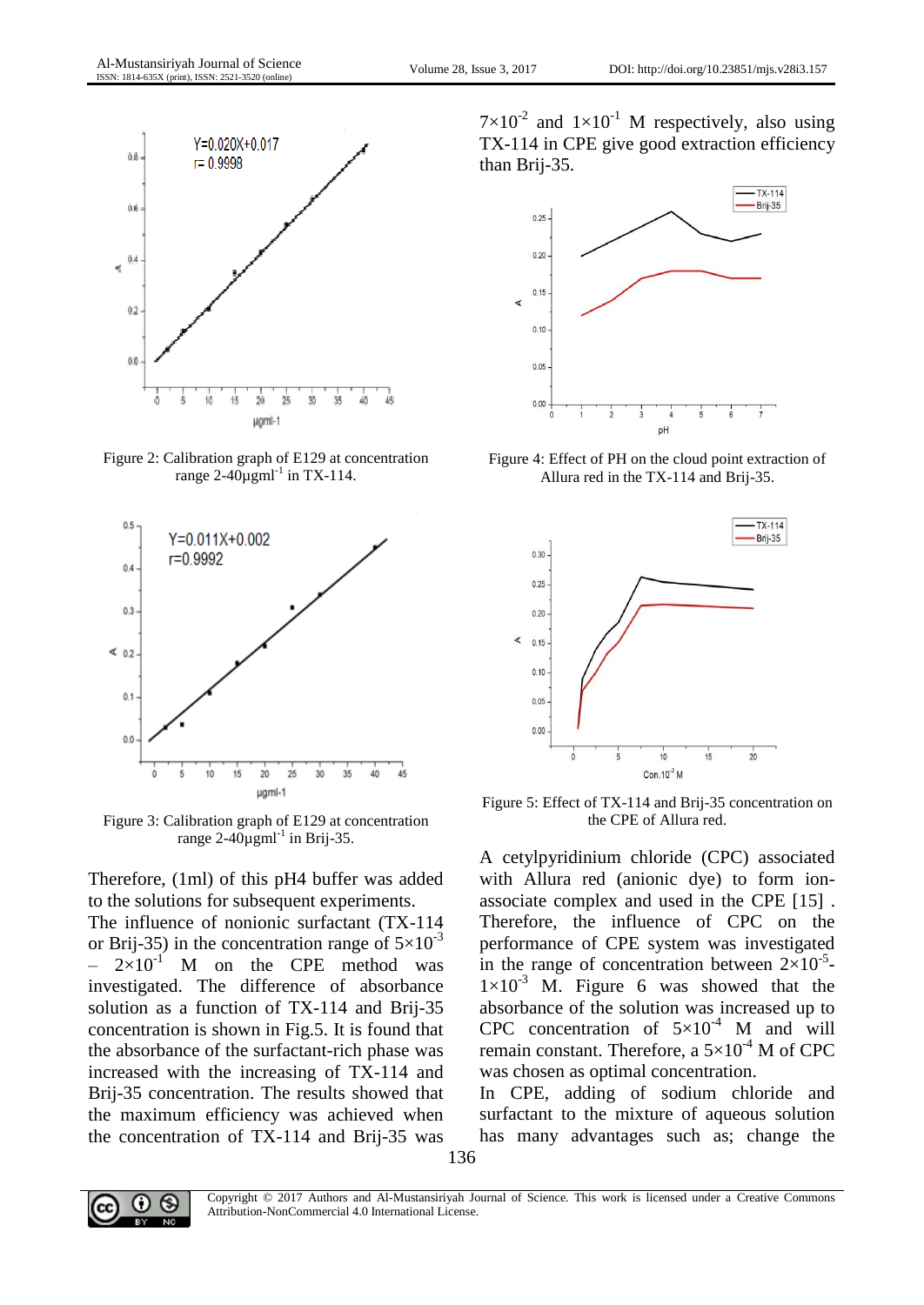density of aqueous solutions, assist the phases separation, also increase the transfer of Allura red from the aqueous phase to surfactant phase due to the salting-out agent.



Figure.6: Effect of CPC on the cloud point extraction of Allura red.

However, the increasing in NaCl concentration showed high increasein absorbance which assists the extraction. The effect of NaCl concentration was showed that the absorbance was increased up to 0.15 M of NaCl, Figure 7, therefore, the 0.15M NaCl was chosen as optimal concentration.

The influence of equilibrium temperature on the performance of CPE was studied in the range between  $10-80$   $^0$ C . The results showed that the extraction of Allura red reaches maximum at above  $65<sup>0</sup>C$ . Also, an equilibrium temperature of  $70^0C$  was selected for the analysis. As well as, the effect of an incubation time on performance CPE was investigated in the range 10-50 min. Fig. 8 showed the incubation time 30 min was chosen as optimum time.



Figure 7: Effect of NaCl concentration on the CPE of Allura red.In CPE two very important factors are equilibration temperature and incubation time.



Figure 8: Effect of incubation time on the CPE of Allura red.

Allura red used in different candy and jelly samples that purchased from the local market. The results and analytical data in table1and 3 showed a good precision, accuracy and recoveries of Allura red after adding the known amount of standard solution of Allura red to the samples.

The calibration graph was obtained by using the general method for various concentrations of Allura red under the optimization conditions.The calibration graph was linear in the range between 2-40  $\mu$ g ml<sup>-1</sup> of Allura red in the aqueous solution.The equation of a regression was  $Y=0.02X+0.017$  for TX-114 and  $Y=0.011X-0.002$  for Brij-35, respectively. X is the concentration of Allura red in  $\mu$ gml<sup>-1</sup>.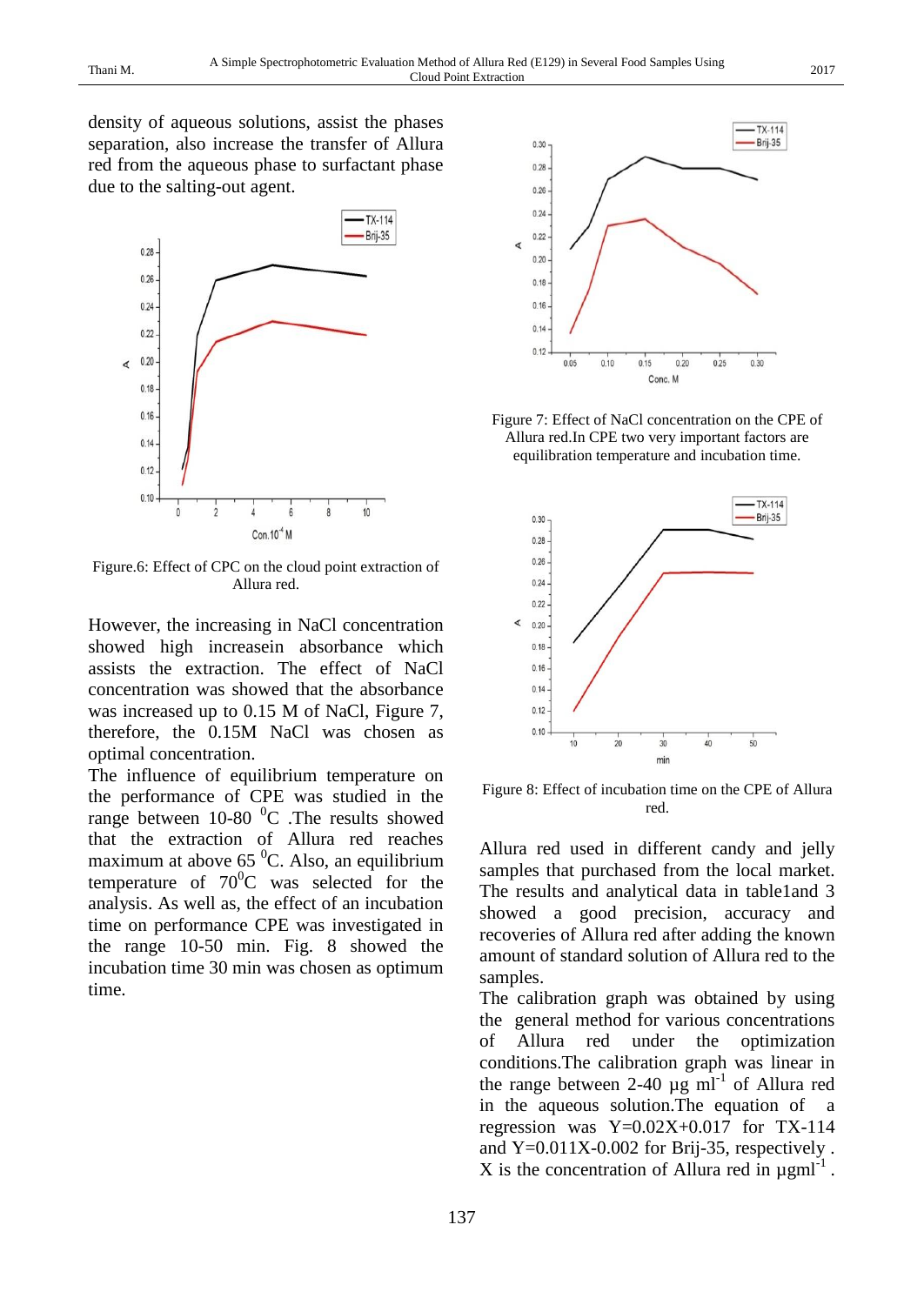The correlation coefficient(r) was  $0.9998$  for TX-114 and 0.9992 for Brij-35.The detection limit of the procedure depend on the three

times the standard deviation of the blank (3S) was 1.9  $\mu$ gml<sup>-1</sup> for TX-114 and 1.2  $\mu$ gml<sup>-1</sup> for Brij-35 of Allura red.

| Brij-35          | TritonX-114      | <b>Parameter</b>                                             |  |  |  |
|------------------|------------------|--------------------------------------------------------------|--|--|--|
|                  | 507              | $\Lambda_{\text{max}}$ nm                                    |  |  |  |
| $Y=0.011x-0.002$ | $Y=0.020x+0.017$ | Equation                                                     |  |  |  |
| 0.9992           | 0.9998           | Correlation Coefficient(r)                                   |  |  |  |
| $2-40$           | $2 - 40$         | Concentration range( $\mu$ gml <sup>-1</sup> )               |  |  |  |
| 0.011            | 0.020            | Slope                                                        |  |  |  |
| 0.002            | 0.017            | Intercept                                                    |  |  |  |
| 5472.636         | 10447.761        | Molar absorpitivity $L$ .mol <sup>-1</sup> .cm <sup>-1</sup> |  |  |  |
| 0.0907           | 0.0475           | Sandells sensitvity                                          |  |  |  |
| 0.004            | 0.01             | Standared deviation (S)                                      |  |  |  |
| 1.2              | 1.9              | $LOD(\mu gml^{-1})$                                          |  |  |  |
| 3.6              | 5.0              | $LOQ(\mu gml^{-1})$                                          |  |  |  |

Table 2: Comparison the values of LOD of the proposed method with different methods reported in literature.

| Ref.      | LOD $\mu$ g ml <sup>-1</sup> | Method      |
|-----------|------------------------------|-------------|
| гn-<br>◡  | 7.8                          | <b>CPE</b>  |
|           | 0.01                         | <b>CPE</b>  |
| 16        |                              | <b>SPE</b>  |
|           | 2.4                          | <b>SPE</b>  |
| [18]      |                              | <b>SPE</b>  |
| [19]      | 32                           | <b>HPLC</b> |
| This work | 1.9,1.2                      | <b>CPE</b>  |

Table 3: Applicationof the proposed CPE method for the determination Allura red.

| <b>Sample</b>                 | TritonX-114                         |                                       |      |                | Brij-35                             |                                       |      |                              |
|-------------------------------|-------------------------------------|---------------------------------------|------|----------------|-------------------------------------|---------------------------------------|------|------------------------------|
|                               | E129 add<br>$(\mu \text{gml}^{-1})$ | E129 found<br>$(\mu \text{gml}^{-1})$ | RSD% | Recovery%      | E129 add<br>$(\mu \text{gml}^{-1})$ | E129 found<br>$(\mu \text{gml}^{-1})$ | RSD% | Recovery%                    |
|                               |                                     | $35.06 \pm 0.87$                      | 2.1  |                |                                     | $30.17 \pm 0.62$                      | 1.8  | $\overline{\phantom{a}}$     |
| Candy 1                       | 10                                  | $44.78 \pm 0.80$                      | 1.5  | 99             | 10                                  | 35.40±1.22                            | 3.0  | 88                           |
|                               | 20                                  | 54.48±0.74                            | 1.2  | 98             | 15                                  | $40.22 \pm 0.69$                      | 1.5  | 89                           |
| Candy 1<br>Without CPC        |                                     | $30.01 \pm 0.64$                      | 1.8  |                |                                     | $23.80 \pm 0.44$                      | 1.6  | $\blacksquare$               |
|                               | $\sim$                              | $22.97 \pm 0.52$                      | 2.0  | $\sim$         | $\blacksquare$                      | $18.89 \pm 0.45$                      | 2.1  | $\blacksquare$               |
| Candy 2                       | 10                                  | $31.27 \pm 1.01$                      | 2.8  | 94             | 5                                   | $19.94 \pm 0.41$                      | 1.8  | 83                           |
|                               | 15                                  | $36.67 \pm 0.79$                      | 1.9  | 96             | 10                                  | $25.51 \pm 0.69$                      | 2.3  | 88                           |
| Candy 2<br>Without CPC        |                                     | $17.95 \pm 0.75$                      | 3.7  |                |                                     | $13.01 \pm 0.65$                      | 4.4  | $\qquad \qquad \blacksquare$ |
|                               | $\sim$                              | $26.23 \pm 1.76$                      | 5.7  | $\blacksquare$ | $\blacksquare$                      | $23.22 \pm 0.26$                      | 0.9  | $\blacksquare$               |
| Jelly 1                       | 10                                  | $35.92 \pm 0.34$                      | 0.8  | 97             | 10                                  | 29.71±0.46                            | 1.3  | 89                           |
|                               | 15                                  | $40.79 \pm 0.59$                      | 1.2  | 98             | 15                                  | $33.67 \pm 0.88$                      | 2.3  | 88                           |
| Jelly 1 Without<br><b>CPC</b> |                                     | $20.90 \pm 0.46$                      | 1.9  |                | $\overline{\phantom{a}}$            | $16.73 \pm 0.48$                      | 2.5  | $\blacksquare$               |
|                               | $\overline{\phantom{0}}$            | $41.65 \pm 0.58$                      | 1.2  | $\sim$         | $\sim$                              | 38.07±0.48                            | 1.1  | $\blacksquare$               |
| Jelly 2                       | 10                                  | $50.57 \pm 0.75$                      | 1.3  | 97             | 10                                  | $43.76 \pm 0.24$                      | 0.5  | 91                           |
|                               | 20                                  | 59.86±0.29                            | 0.43 | 97             | 15                                  | $48.71 \pm 0.49$                      | 0.9  | 91                           |
| Jelly 2<br>Without CPC        |                                     | $36.91 \pm 0.62$                      | 1.4  |                |                                     | $31.92 \pm 0.61$                      | 1.6  |                              |



Copyright © 2017 Authors and Al-Mustansiriyah Journal of Science. This work is licensed under a Creative Commons Attribution-NonCommercial 4.0 International License.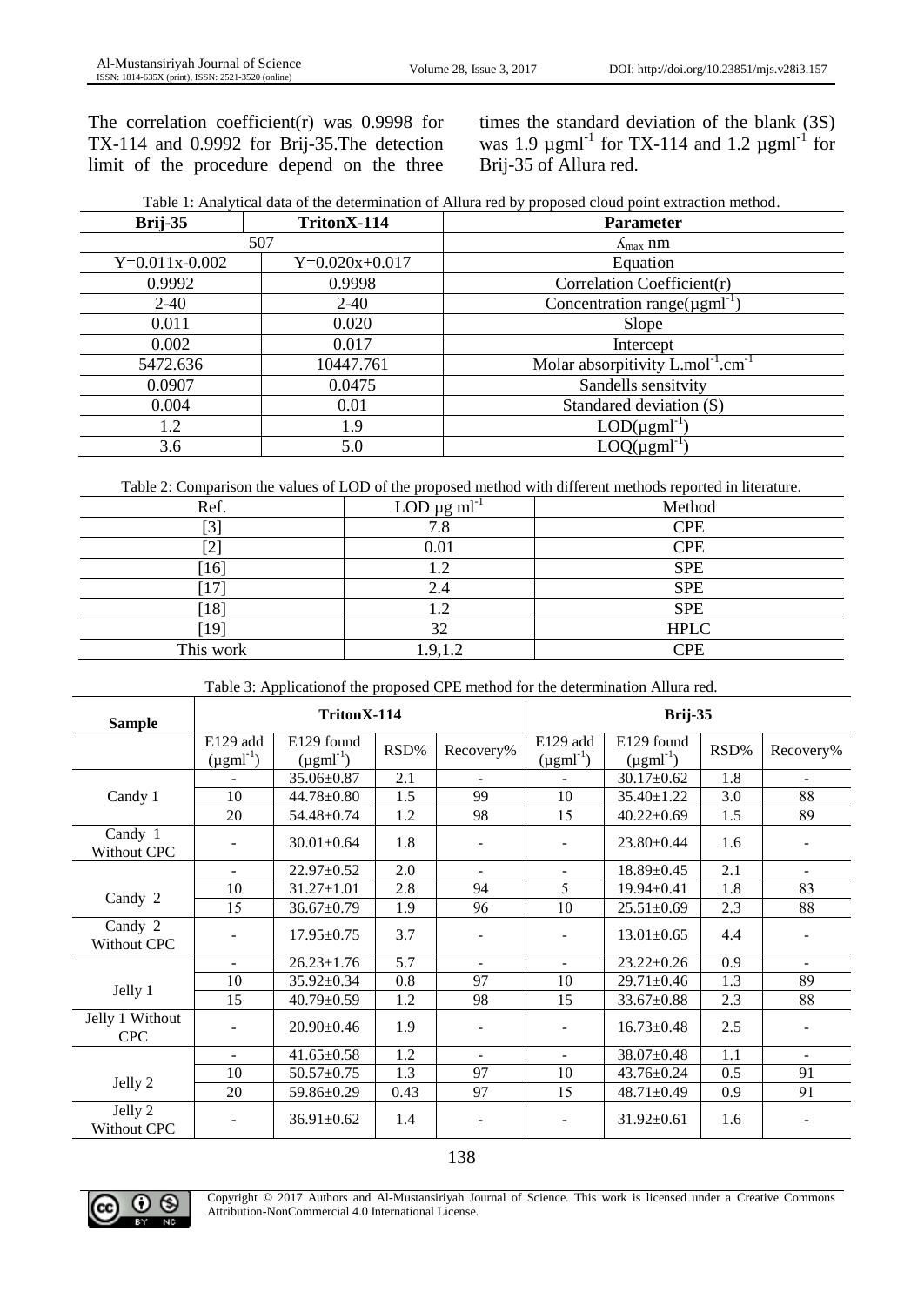#### **Conclusions**

In this study, sensitive cloud point extraction method was developed for estimation and preconcentration of Allura red .It is found that using a mixture of nonionic surfactant (TX-114 or Brij-35) with cationic surfactant CPC gives a good extraction compared with the extraction without adding cationic surfactant which is poor efficiency. The application of this method was investigated by determination of Allura red in several commercial samples.

#### **References**

- [1] F.U.Chiuminatto, E.Mazzucco, G.Calabrese, M.C.Gennaro and E.Marengo, Non-target screening of allura red AC photodegradation products in a beverage through ultra-high performance liquid chromatography coupled with hybrid triple quadrupole/linear ion trap mass spectrometry , 136, Food Chemistry , 2013,617-23.
- [2] M.S. El-Shahawi, A. Hamza, A.A.Al-Sibaai, A.S. Bashammakh and H.M. Al-Saidi , new method for analysis of sunset yellow in food samples based on cloud point extraction prior to spectrophotometric determination , 19, J. Ind. Eng. Chem., 2013,529-535.
- [3] N. Pourreza , S. Rastegarzadeh and A. Larki , Determination of allura red in food samples after cloud point extraction using mixed micelles , 126, Food Chemistry , 2011, 1465-1469.
- [4] H. Elham and T. Reza , Simultaneous spectrophotometric determination of synthetic dyes in food samples after cloud point extraction using multipleresponse optimizations , 148, Talanta , 2016,237- 246.
- [5] M. Soylak , Y.E.Unsal andM. Tuzen , Spectrophotometric determination of trace levels of allura red in water samples after separation and preconcentration , 49, Food Chemistry , 2011,1183-1187.
- [6] M. Alesso, G. Bondioli, M.C. Talio, M.O. Luccom and L.P. Fernandez , Micelles mediated separation fluorimetric methodology for Rhodamine B

determination in condiments.snacks and candies , 134,Food Chemistry , 2012,513- 517.

- [7] E.I. de Andrade , M.I.F. Guedes , I.G.P. Vieira andF.N.P. Mendes , Rodrigues , P.A.S.;Maia , C.S.C.;Avila , M.M.M.;de Matos , L. Determination of synthetic food dyes in commercial soft drinks by TLC and ion-pair HPLC , 157, Food Chemistry ,2014,193-198.
- [8] T. Zou , P. He , A. Yasen andZ. Li , Determination of seven synthetic dyes in animal feeds and meat by high performance liquid chromatography with diode array and tandem mass detectors , 138,Food Chemistry , 2013,1742-1748.
- [9] N. Dossi , R. Toniolo , A. Pizzariello , S. Susmel , F. Perennes and G. Bontempelli , A capillary electrophoresis microsystem for the rapid in –channel amperometric detection of synthetic dyes in food , 601, J. Electroanal. Chem. , 2007,1-7.
- [10] A.H. El-sheikh and Y.S. Al-degs Spectrophotometric determination of food dyes in soft drinks by second order multivariate calibration of the absorbance spectra-PH dat+a matrices , 97,Dyes Pigments , 330-339 , 2013.
- [11] N. Pourreza and M. Ghomi Simultaneous cloud point extraction and spectrophotometric determination of carmoisine and brilliant blue FCF in food samples , 84, Talanta , 2011,240-243.
- [12] H. Rouhollah , H. Mohammed , A. Mohammed andZ. Sanaz , A Simple method for simultaneous spectrophotometric determination of brilliant blue FCF and sunset yellow in food samples after cloud point extraction , 38(03), J. Chem. Soc. Pak. , 2016,438- 445.
- [13] D. Nilesh, P. Arpan and B. Pratar, An efficient cloud point extraction method for the separation of congo red using triton-100 in the presence additives , 54A, I. J. Chem. , 2015,627-632.
- [14] Y. Wang, Z. Zhang, Y. Xiao and N. Li , Spectrophotometric determination of sunset yellow in beverage after preconcentration by the cloud point